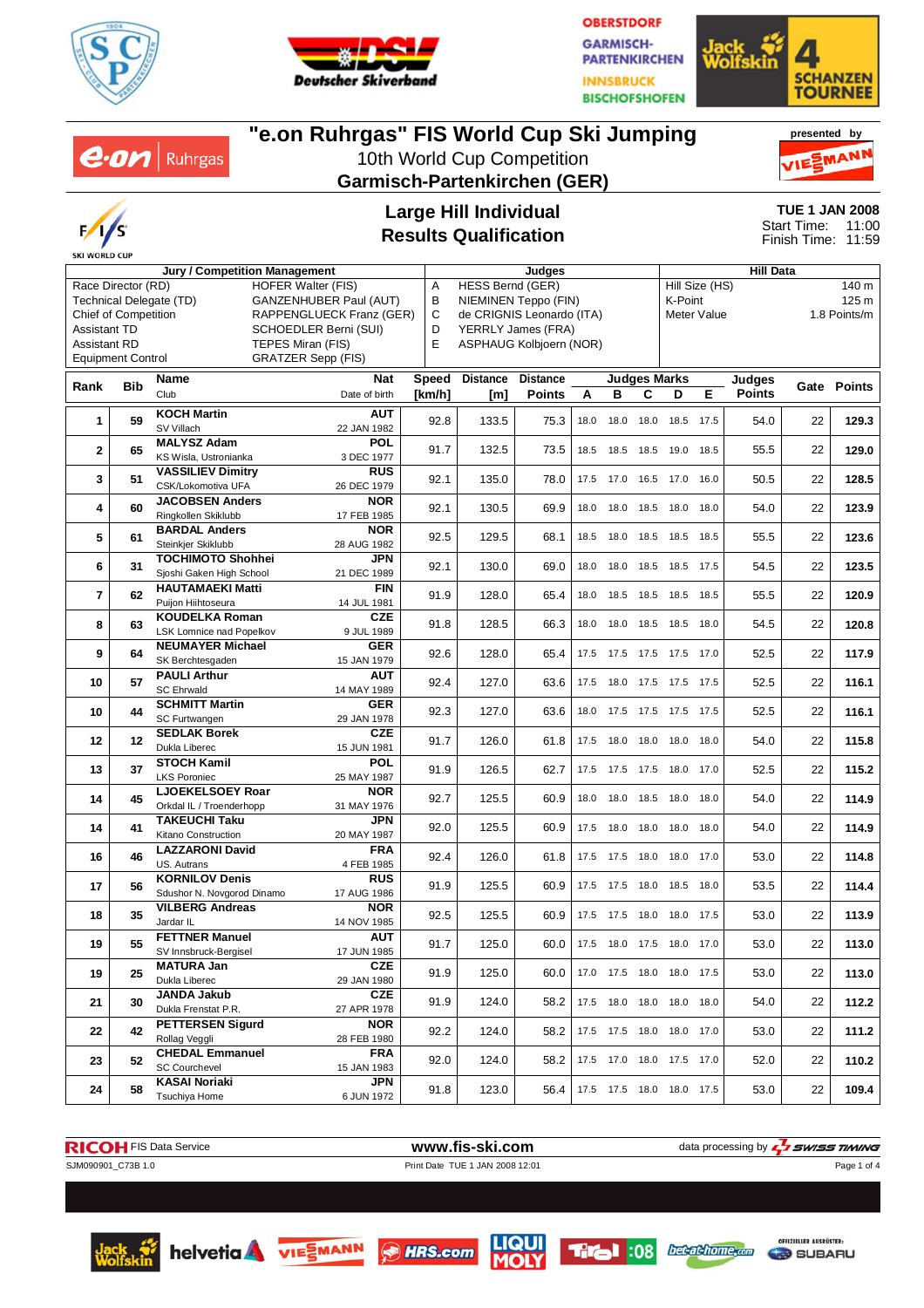

 $e$ *on* | Ruhrgas



**OBERSTDORF GARMISCH-PARTENKIRCHEN INNSBRUCK BISCHOFSHOFEN** 



## **"e.on Ruhrgas" FIS World Cup Ski Jumping**

10th World Cup Competition **Garmisch-Partenkirchen (GER)**





#### **Large Hill Individual Results Qualification**

**TUE 1 JAN 2008** 11:00 11:59 Start Time: Finish Time:

| <b>Bib</b> |                      | Name                                                  | <b>Nat</b>                | Speed  | <b>Distance</b> | <b>Distance</b> | Judges Marks |                              |                     |   | Judges |        |    |             |
|------------|----------------------|-------------------------------------------------------|---------------------------|--------|-----------------|-----------------|--------------|------------------------------|---------------------|---|--------|--------|----|-------------|
| Rank       |                      | Club                                                  | Date of birth             | [km/h] | [m]             | <b>Points</b>   | A            | в                            | C                   | D | Е      | Points |    | Gate Points |
| 25         | 10                   | <b>BOSHCHUK Volodymyr</b><br>Verkhovina               | <b>UKR</b><br>3 AUG 1982  | 91.7   | 123.0           | 56.4            | 17.0         | 17.5 17.5 17.5 17.5          |                     |   |        | 52.5   | 22 | 108.9       |
| 26         | 47                   | <b>SPAETH Georg</b><br><b>SC Oberstdorf</b>           | <b>GER</b><br>24 FEB 1981 | 92.5   | 122.0           | 54.6            | 18.0         | 18.0                         | 18.0 17.5           |   | 17.5   | 53.5   | 22 | 108.1       |
| 27         | 32                   | <b>LANDERT Guido</b><br>Speer Ebnat-Kappel            | SUI<br>3 NOV 1985         | 92.3   | 122.5           | 55.5            |              | 17.5  16.5  17.5  17.5  17.0 |                     |   |        | 52.0   | 22 | 107.5       |
| 28         | 48                   | <b>KARELIN Pavel</b><br>Nizhniy Novgorod              | <b>RUS</b><br>27 APR 1990 | 91.9   | 122.0           | 54.6            |              | 17.5 17.5 17.5 17.5 17.0     |                     |   |        | 52.5   | 22 | 107.1       |
| 29         | 50                   | <b>CIKL Martin</b><br>Dukla Liberec                   | CZE<br>17 AUG 1987        | 92.0   | 122.5           | 55.5            |              | 17.0 17.0 17.5 17.5 16.5     |                     |   |        | 51.5   | 22 | 107.0       |
| 30         | 43                   | <b>COLLOREDO Sebastian</b><br>G.S. Fiamme Gialle      | <b>ITA</b><br>9 SEP 1987  | 91.9   | 122.0           | 54.6            |              | 17.0 17.5 17.0 17.5 17.0     |                     |   |        | 51.5   | 22 | 106.1       |
| 31         | 54                   | <b>UHRMANN Michael</b><br>WSV DJK Rastbuechl          | <b>GER</b><br>16 SEP 1978 | 92.1   | 121.0           | 52.8            |              | 17.5 17.5 17.5 17.0 17.5     |                     |   |        | 52.5   | 22 | 105.3       |
| 32         | 16                   | <b>IPATOV Dimitry</b><br>Osvsm, Magadan               | <b>RUS</b><br>30 JUN 1984 | 91.6   | 121.5           | 53.7            |              | 17.0 17.0 17.0 17.5 17.0     |                     |   |        | 51.0   | 22 | 104.7       |
| 33         | $\mathbf{2}$         | <b>SCHOFT Felix</b><br><b>SC Partenkirchen</b>        | <b>GER</b><br>6 JUL 1990  | 92.1   | 120.5           | 51.9            |              | 17.0 17.5 17.5 17.5 17.5     |                     |   |        | 52.5   | 22 | 104.4       |
| 34         | 39                   | <b>HOCKE Stephan</b><br><b>WSV Schmiedefeld</b>       | <b>GER</b><br>20 OCT 1983 | 91.9   | 120.0           | 51.0            | 17.0         | 17.5 17.5 17.0 17.5          |                     |   |        | 52.0   | 22 | 103.0       |
| 35         | 34                   | <b>LINDSTROEM Veli-Matti</b><br>Lahden Hiihtoseura    | <b>FIN</b><br>15 NOV 1983 | 92.2   | 120.5           | 51.9            |              | 17.0 17.0 17.0 17.0 17.0     |                     |   |        | 51.0   | 22 | 102.9       |
| 36         | 15                   | <b>BACHLEDA Marcin</b><br><b>AZS AWF Katowice</b>     | POL<br>4 SEP 1982         | 91.9   | 120.5           | 51.9            | 17.0         |                              | 16.5 17.0 17.0 16.5 |   |        | 50.5   | 22 | 102.4       |
| 37         | 53                   | <b>ITO Daiki</b><br>Tsuchiva Home                     | JPN<br>27 DEC 1985        | 91.9   | 121.0           | 52.8            |              | 16.5 16.5 17.0 16.5 16.5     |                     |   |        | 49.5   | 22 | 102.3       |
| 38         | 36                   | <b>LAPPI Arttu</b><br>Puijon Hiihtoseura              | <b>FIN</b><br>11 MAY 1984 | 92.2   | 119.5           | 50.1            |              | 17.5 17.0 17.5 17.0 17.5     |                     |   |        | 52.0   | 22 | 102.1       |
| 39         | 49                   | <b>HAPPONEN Janne</b><br>Puijon Hiihtoseura           | <b>FIN</b><br>18 JUN 1984 | 92.0   | 119.0           | 49.2            |              | 17.5 17.0 17.5 17.0 17.5     |                     |   |        | 52.0   | 22 | 101.2       |
| 40         | 26                   | <b>ZHAPAROV Radik</b><br>Csca Almaty                  | KAZ<br>29 FEB 1984        | 91.8   | 119.0           | 49.2            |              | 17.0  16.0  17.0  17.5  17.0 |                     |   |        | 51.0   | 22 | 100.2       |
|            | <b>Not Qualified</b> |                                                       |                           |        |                 |                 |              |                              |                     |   |        |        |    |             |
| 41         | 38                   | <b>PETERKA Primoz</b><br>SK Triglav Kranj             | <b>SLO</b><br>28 FEB 1979 | 92.1   | 119.5           | 50.1            |              | 16.5 16.5 17.0 16.5          |                     |   | 16.5   | 49.5   | 22 | 99.6        |
| 42         | 29                   | ROSLIAKOV II ja<br>Moskva WVSM                        | <b>RUS</b><br>18 FEB 1983 | 92.6   | 118.0           | 47.4            |              | 17.5  18.0  17.0  17.5  17.0 |                     |   |        | 52.0   | 22 | 99.4        |
| 43         | 20                   | <b>YUMOTO Fumihisa</b><br>Tokyo Biso Kogyo            | JPN<br>23 APR 1984        | 91.8   | 117.5           | 46.5            |              | 17.0 17.0 17.0 17.5 17.5     |                     |   |        | 51.5   | 22 | 98.0        |
| 44         | 24                   | <b>LARINTO Ville</b><br>Lahden Hiihtoseura            | <b>FIN</b><br>11 APR 1990 | 91.7   | 117.5           | 46.5            | 17.0         |                              | 17.0 17.0 17.0 16.5 |   |        | 51.0   | 22 | 97.5        |
| 45         | 13                   | <b>CHOI Yong-Jik</b><br>Mu-Ju Resort                  | <b>KOR</b><br>3 DEC 1982  | 90.9   | 117.0           | 45.6            |              | 16.5 17.0 16.5 17.5 17.5     |                     |   |        | 51.0   | 22 | 96.6        |
| 46         | 33                   | <b>KARPENKO Nikolay</b><br>Almaty                     | <b>KAZ</b><br>10 AUG 1981 | 92.3   | 117.5           | 46.5            |              | 16.5 16.5 17.0 16.5          |                     |   | 16.0   | 49.5   | 22 | 96.0        |
| 47         | 40                   | <b>KRANJEC Robert</b><br>SK Triglav Kranj             | <b>SLO</b><br>16 JUL 1981 | 91.8   | 118.5           | 48.3            |              | 14.5 15.5 16.0 16.0 15.0     |                     |   |        | 46.5   | 22 | 94.8        |
| 47         | 22                   | <b>ULMER Christian</b><br><b>SC Wiesensteig</b>       | <b>GER</b><br>19 AUG 1984 | 91.7   | 116.0           | 43.8            |              | 16.5 17.0 17.0 17.0 17.0     |                     |   |        | 51.0   | 22 | 94.8        |
| 49         | 8                    | <b>ERIKSON Johan</b><br>Holmens IF                    | <b>SWE</b><br>20 JAN 1985 | 92.1   | 116.5           | 44.7            |              | 16.5 17.0 16.5 16.5 16.5     |                     |   |        | 49.5   | 22 | 94.2        |
| 50         | 19                   | <b>KOT Maciej</b><br><b>KS Start Krokiew Zakopane</b> | <b>POL</b><br>9 JUN 1991  | 91.5   | 115.5           | 42.9            |              | 17.0  16.5  16.5  17.0  17.0 |                     |   |        | 50.5   | 22 | 93.4        |
| 51         | 27                   | <b>PIKL Primoz</b><br>SSK Ljubno BTC                  | <b>SLO</b><br>25 AUG 1982 | 91.8   | 115.5           | 42.9            |              | 16.5 16.0 16.5 16.5 16.0     |                     |   |        | 49.0   | 22 | 91.9        |





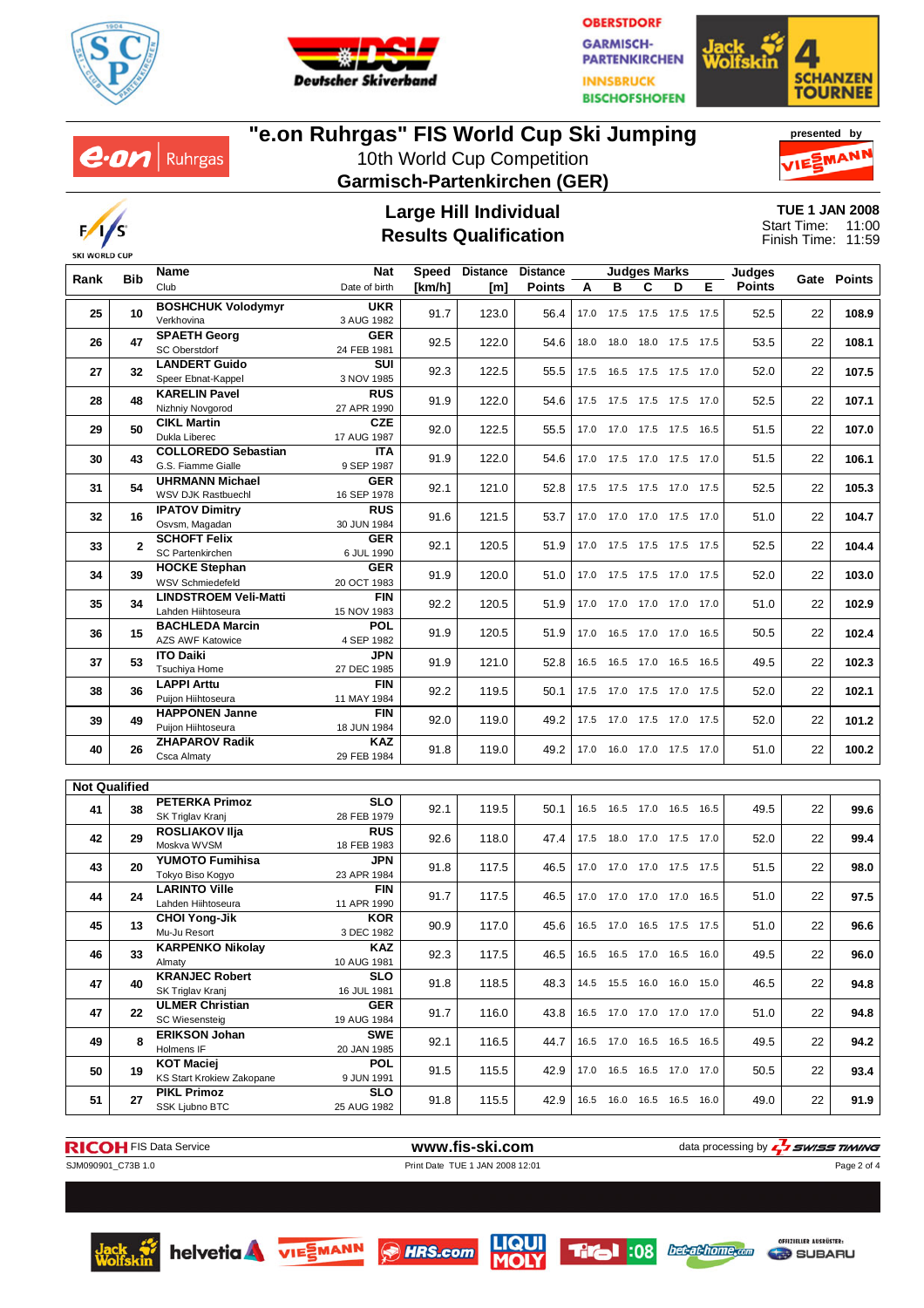

 $e$ *on* | Ruhrgas



**OBERSTDORF GARMISCH-PARTENKIRCHEN INNSBRUCK BISCHOFSHOFEN** 



## **"e.on Ruhrgas" FIS World Cup Ski Jumping**

10th World Cup Competition **Garmisch-Partenkirchen (GER)**





#### **Large Hill Individual Results Qualification**

**TUE 1 JAN 2008** 11:00 11:59 Start Time: Finish Time:

|              |                | Name                                                 | Speed Distance<br>Nat            |        | <b>Distance</b><br><b>Judges Marks</b> |               |      |                | <b>Judges</b>                |      |      |               |      |             |
|--------------|----------------|------------------------------------------------------|----------------------------------|--------|----------------------------------------|---------------|------|----------------|------------------------------|------|------|---------------|------|-------------|
| Rank         | <b>Bib</b>     | Club                                                 | Date of birth                    | [km/h] | [m]                                    | <b>Points</b> | A    | в              | C                            | D    | Е    | <b>Points</b> |      | Gate Points |
|              |                | <b>CHOI Heung-Chul</b>                               | <b>KOR</b>                       |        |                                        |               |      |                |                              |      |      |               |      |             |
| 52           | 23             | Mu-Ju Resort                                         | 3 DEC 1981                       | 91.9   | 114.5                                  | 41.1          | 16.5 | 16.5           | 16.5                         | 16.5 | 16.5 | 49.5          | 22   | 90.6        |
| 53           | 1              | <b>HORLACHER Kevin</b>                               | <b>GER</b>                       | 92.1   | 113.5                                  | 39.3          | 16.0 |                | 16.5 16.5 16.5 16.5          |      |      | 49.5          | 22   | 88.8        |
|              |                | <b>SC Degenfeld</b>                                  | 24 SEP 1989                      |        |                                        |               |      |                |                              |      |      |               |      |             |
| 54           | 4              | <b>MUSIOL Julian</b>                                 | <b>GER</b>                       | 91.5   | 112.5                                  | 37.5          | 16.5 |                | 16.5 16.0 17.0 16.5          |      |      | 49.5          | 22   | 87.0        |
|              |                | <b>SCM Zella-Mehlis</b>                              | 4 APR 1986                       |        |                                        |               |      |                |                              |      |      |               |      |             |
| 55           | 11             | <b>TAKHTAKHUNOV Asan</b>                             | <b>KAZ</b>                       | 91.6   | 112.0                                  | 36.6          |      |                | 16.5  16.5  16.0  16.5  16.0 |      |      | 49.0          | 22   | 85.6        |
|              |                | Csca Almaty                                          | 25 SEP 1986                      |        |                                        |               |      |                |                              |      |      |               |      |             |
| 56           | 28             | <b>AREN Andreas</b><br>Holmens IF                    | <b>SWE</b><br>28 NOV 1985        | 91.8   | 112.0                                  | 36.6          | 16.0 | 16.0           | 16.0 16.5                    |      | 16.5 | 48.5          | 22   | 85.1        |
|              |                | <b>SIMON Erik</b>                                    | <b>GER</b>                       |        |                                        |               |      |                |                              |      |      |               |      |             |
| 57           | 3              | <b>SG Nickelhuette Aue</b>                           | 21 AUG 1987                      | 91.9   | 111.5                                  | 35.7          | 16.0 |                | 16.5 16.0 16.5               |      | 16.0 | 48.5          | 22   | 84.2        |
|              |                | <b>WANK Andreas</b>                                  | <b>GER</b>                       |        |                                        |               |      |                |                              |      |      |               |      |             |
| 58           | 5              | WSV Oberhof 05                                       | 18 FEB 1988                      | 91.7   | 110.5                                  | 33.9          | 16.5 | 16.5           | 16.5 16.5                    |      | 16.5 | 49.5          | 22   | 83.4        |
| 59           | 9              | <b>ANISIMOV Maksim</b>                               | <b>BLR</b>                       | 91.8   | 108.5                                  | 30.3          | 16.0 |                |                              |      | 16.0 | 48.0          | 22   | 78.3        |
|              |                | <b>SC Minsk</b>                                      | 5 APR 1983                       |        |                                        |               |      | 16.0           | 16.0 16.0                    |      |      |               |      |             |
| 60           | 14             | <b>MORASSI Andrea</b>                                | <b>ITA</b>                       | 91.5   | 109.0                                  | 31.2          | 14.5 | 14.5 15.0 14.5 |                              |      | 14.5 | 43.5          | 22   | 74.7        |
|              | C.S. Forestale |                                                      | 30 AUG 1988                      |        |                                        |               |      |                |                              |      |      |               |      |             |
| 61           | 21             | <b>DESCOMBES SEVOIE Vincent</b>                      | <b>FRA</b><br>91.6<br>9 JAN 1984 | 105.5  | 24.9                                   | 16.0          |      | 15.0 16.0 16.0 |                              | 15.5 | 47.5 | 22            | 72.4 |             |
|              |                | Douanes les Houches                                  |                                  |        |                                        |               |      |                |                              |      |      |               |      |             |
| 62           | 6              | <b>RITZERFELD Joerg</b><br>WSV Oberhof 05            | <b>GER</b><br>28 JUN 1983        | 91.8   | 105.5                                  | 24.9          | 16.0 |                | 15.5 15.5 16.0 15.5          |      |      | 47.0          | 22   | 71.9        |
|              |                | <b>MESIK Martin</b>                                  | <b>SVK</b>                       |        |                                        |               |      |                |                              |      |      |               |      |             |
| 63           | 18             | Vimar Banska Bystrica                                | 17 OCT 1979                      | 91.8   | 105.0                                  | 24.0          | 16.0 |                | 15.5 15.5 16.0               |      | 16.0 | 47.5          | 22   | 71.5        |
|              |                | <b>PAERN Illimar</b>                                 | <b>EST</b>                       |        |                                        |               |      |                |                              |      |      |               |      |             |
| 64           | $\overline{7}$ | Skiclub Elva                                         | 27 OCT 1988                      | 91.6   | 101.5                                  | 17.7          | 16.0 | 15.0           | 15.5 15.5                    |      | 16.0 | 47.0          | 22   | 64.7        |
|              | 17             | <b>SHUMBARETS Vitaliv</b>                            | <b>UKR</b>                       | 92.0   | 100.5                                  | 15.9          |      |                | 14.0  13.5  13.5  14.5  13.5 |      |      | 41.0          | 22   |             |
| 65           |                | Kremenets Ukraine                                    | 14 JUL 1983                      |        |                                        |               |      |                |                              |      |      |               |      | 56.9        |
|              |                |                                                      |                                  |        |                                        |               |      |                |                              |      |      |               |      |             |
| Prequalified |                |                                                      |                                  |        |                                        |               |      |                |                              |      |      |               |      |             |
|              | 66             | <b>ROMOEREN Bjoern Einar</b>                         | <b>NOR</b>                       | 92.0   | 123.5                                  |               |      |                |                              |      |      |               | 22   |             |
|              |                | Hosle IL                                             | 1 APR 1981                       |        |                                        |               |      |                |                              |      |      |               |      |             |
|              | 67             | <b>AMMANN Simon</b><br><b>RG Churfirsten</b>         | SUI<br>25 JUN 1981               | 91.8   | 131.5                                  |               |      |                |                              |      |      |               | 22   |             |
|              |                | <b>DAMJAN Jernej</b>                                 | <b>SLO</b>                       |        |                                        |               |      |                |                              |      |      |               |      |             |
|              | 68             | SSK Ilirija                                          | 28 MAY 1983                      | 91.6   | 125.5                                  |               |      |                |                              |      |      |               | 22   |             |
|              |                | <b>KUETTEL Andreas</b>                               | SUI                              |        |                                        |               |      |                |                              |      |      |               |      |             |
|              | 69             | Einsiedeln                                           | 25 APR 1979                      | 92.4   | 133.0                                  |               |      |                |                              |      |      |               | 22   |             |
|              |                | <b>KOFLER Andreas</b>                                | <b>AUT</b>                       |        |                                        |               |      |                |                              |      |      |               |      |             |
|              | 70             | SV Innsbruck-Bergisel                                | 17 MAY 1984                      | 92.2   | 125.0                                  |               |      |                |                              |      |      |               | 22   |             |
|              | 71             | <b>HILDE Tom</b>                                     | <b>NOR</b>                       | 92.5   | 127.0                                  |               |      |                |                              |      |      |               | 22   |             |
|              |                | Asker Skiklubb                                       | 22 SEP 1987                      |        |                                        |               |      |                |                              |      |      |               |      |             |
|              | 72             | <b>AHONEN Janne</b>                                  | <b>FIN</b>                       | 92.7   | 132.0                                  |               |      |                |                              |      |      |               | 22   |             |
|              |                | Lahden Hiihtoseura                                   | 11 MAY 1977                      |        |                                        |               |      |                |                              |      |      |               |      |             |
|              | 73             | <b>LOITZL Wolfgang</b><br><b>WSC Bad Mitterndorf</b> | <b>AUT</b><br>13 JAN 1980        | 92.8   | 130.5                                  |               |      |                |                              |      |      |               | 22   |             |
|              |                | <b>SCHLIERENZAUER Gregor</b>                         | <b>AUT</b>                       |        |                                        |               |      |                |                              |      |      |               |      |             |
|              | 74             | SV Innsbruck-Bergisel                                | 7 JAN 1990                       | 92.2   | 132.5                                  |               |      |                |                              |      |      |               | 22   |             |
|              |                | <b>MORGENSTERN Thomas</b>                            | <b>AUT</b>                       |        |                                        |               |      |                |                              |      |      |               |      |             |
|              | 75             | SV Villach                                           | 30 OCT 1986                      |        | 133.5                                  |               |      |                |                              |      |      |               | 22   |             |